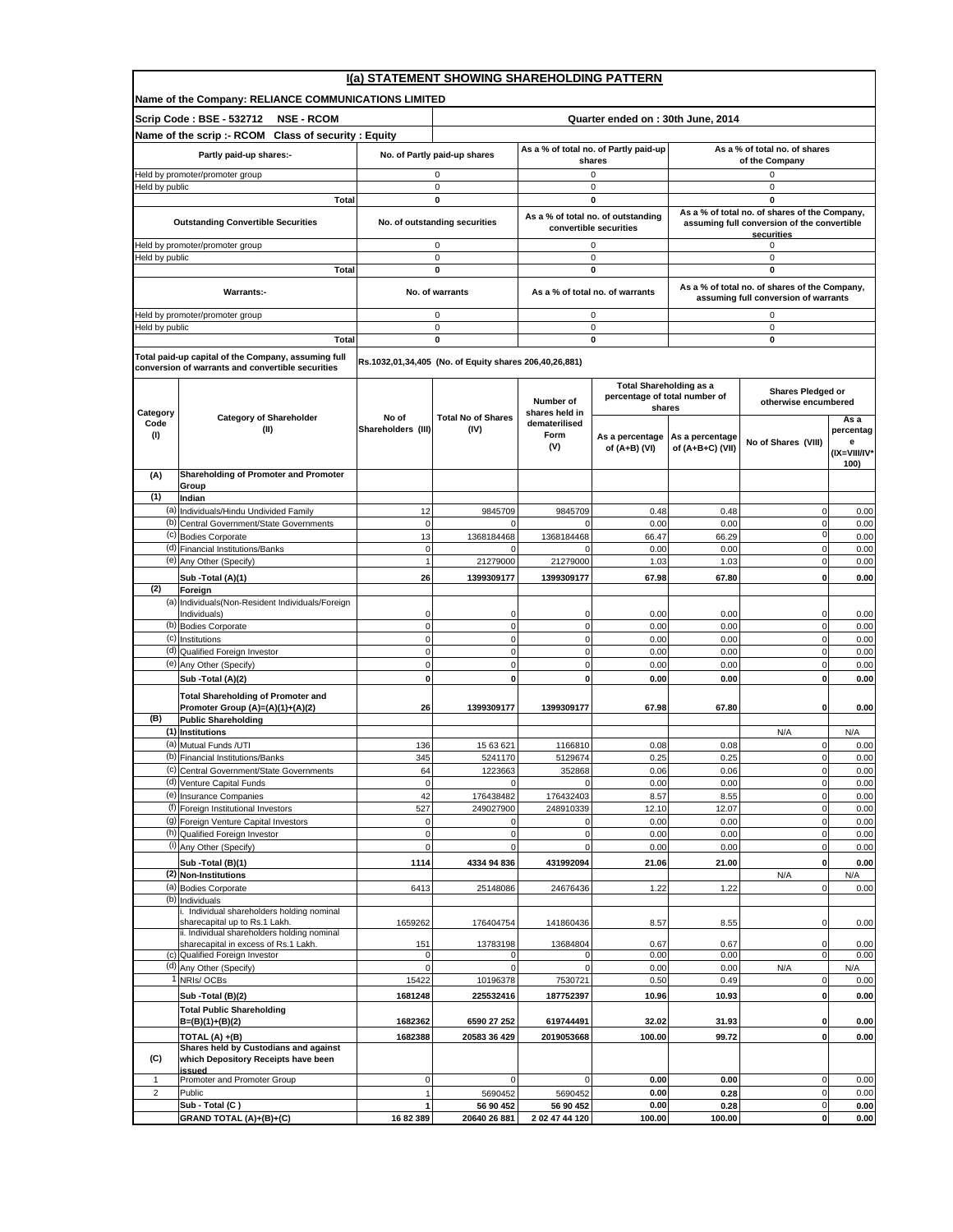## (SHAREHOLDING PATTERN- 30.06.2014)

#### **I(b) Statement showing holding of securities (including shares, warrants, convertible securities) of persons belonging to the category "Promoter and Promoter Group"**

|              |                                                                                | Details of shares held      |                                                |                          | Encumbered shares (*)    |                                                                                       | <b>Details of warrants</b> |                                                                                  | Details of convertible                             |                                                                                     | <b>Total shares (including</b>                                                                                                          |
|--------------|--------------------------------------------------------------------------------|-----------------------------|------------------------------------------------|--------------------------|--------------------------|---------------------------------------------------------------------------------------|----------------------------|----------------------------------------------------------------------------------|----------------------------------------------------|-------------------------------------------------------------------------------------|-----------------------------------------------------------------------------------------------------------------------------------------|
| Sr No<br>(1) | Name of the shareholder<br>(II)                                                | No. of Shares held<br>(III) | As a % of grand<br>Total $(A)+(B)+(C)$<br>(IV) | No.<br>(V)               | (VI)=(V)/(III)*100       | As a % of grand<br>As a percentage total (A)+(B)+(C) of<br>sub-clause (I)(a)<br>(VII) | Number of<br>(VIII)        | As a % total<br>number of<br>warrants held warrants of the<br>same class<br>(IX) | Number of<br>convertible<br>securities held<br>(X) | As a % total<br>number of<br>convertible<br>securities of the<br>same class<br>(XI) | underlying shares assuming<br>full conversion of warrants<br>and convertible securities)<br>as a % of diluted share<br>capital<br>(XII) |
|              | 1 AAA Communication Private Limited                                            | 72 31 10 172                | 35.03                                          |                          | $\overline{\phantom{a}}$ | 0.00                                                                                  | $\overline{\phantom{a}}$   | 0.00                                                                             | $\overline{\phantom{a}}$                           | 0.00                                                                                | 35.03                                                                                                                                   |
|              | 2 AAA Industries Private Limited                                               | 30 00 00 000                | 14.53                                          |                          | $\overline{\phantom{a}}$ | 0.00                                                                                  | $\overline{\phantom{a}}$   | 0.00                                                                             | ٠                                                  | 0.00                                                                                | 14.53                                                                                                                                   |
|              | 3 ADA Enterprises and Ventures Private Limited                                 | 30 00 00 000                | 14.53                                          | $\sim$                   | $\overline{\phantom{a}}$ | 0.00                                                                                  | $\sim$                     | 0.00                                                                             | $\overline{\phantom{a}}$                           | 0.00                                                                                | 14.53                                                                                                                                   |
|              | 4 Shri Jai Anmol A. Ambani                                                     | 16 69 759                   | 0.08                                           |                          | $\overline{\phantom{a}}$ | 0.00                                                                                  | $\sim$                     | 0.00                                                                             | $\overline{\phantom{a}}$                           | 0.00                                                                                | 0.08                                                                                                                                    |
|              | 5 Shri Jai Anshul A. Ambani                                                    | 100                         | 0.00                                           |                          |                          | 0.00                                                                                  |                            | 0.00                                                                             | ٠                                                  | 0.00                                                                                | 0.00                                                                                                                                    |
|              | Reliance ADA Group Trustees Private Limited -<br>6 Trustees of RCOM ESOS Trust | 2 12 79 000                 | 1.03                                           |                          | $\overline{\phantom{a}}$ | 0.00                                                                                  |                            | 0.00                                                                             | $\overline{\phantom{a}}$                           | 0.00                                                                                | 1.03                                                                                                                                    |
|              | <b>Reliance Capital Limited</b>                                                | 2 96 95 295                 | 1.44                                           |                          | $\overline{\phantom{a}}$ | 0.00                                                                                  | $\overline{\phantom{a}}$   | 0.00                                                                             | $\overline{\phantom{a}}$                           | 0.00                                                                                | 1.44                                                                                                                                    |
|              | 8 Shreeji Comtrade LLP                                                         | 15 00 000                   | 0.07                                           |                          | $\overline{\phantom{a}}$ | 0.00                                                                                  | $\overline{\phantom{a}}$   | 0.00                                                                             | $\overline{\phantom{a}}$                           | 0.00                                                                                | 0.07                                                                                                                                    |
|              | 9 Shrikrishna Tradecom LLP                                                     | 15 00 000                   | 0.07                                           |                          | $\overline{\phantom{a}}$ | 0.00                                                                                  | $\overline{\phantom{a}}$   | 0.00                                                                             | $\overline{\phantom{a}}$                           | 0.00                                                                                | 0.07                                                                                                                                    |
|              | 10 Reliance Innoventures Private Limited                                       | 1 23 79 001                 | 0.60                                           | ۰.                       | $\overline{\phantom{a}}$ | 0.00                                                                                  | $\sim$                     | 0.00                                                                             | $\overline{\phantom{a}}$                           | 0.00                                                                                | 0.60                                                                                                                                    |
|              | 11 Shri Anil D. Ambani                                                         | 18 59 171                   | 0.09                                           | $\overline{\phantom{a}}$ | $\overline{\phantom{a}}$ | 0.00                                                                                  | $\sim$                     | 0.00                                                                             | $\overline{\phantom{a}}$                           | 0.00                                                                                | 0.09                                                                                                                                    |
|              | 12 Smt. Kokila D. Ambani                                                       | 46 65 847                   | 0.23                                           |                          | $\overline{\phantom{a}}$ | 0.00                                                                                  | $\overline{\phantom{a}}$   | 0.00                                                                             | $\overline{\phantom{a}}$                           | 0.00                                                                                | 0.23                                                                                                                                    |
|              | 13 Smt. Tina A. Ambani                                                         | 16 50 832                   | 0.08                                           |                          | $\overline{\phantom{a}}$ | 0.00                                                                                  | $\overline{\phantom{a}}$   | 0.00                                                                             | $\overline{\phantom{a}}$                           | 0.00                                                                                | 0.08                                                                                                                                    |
|              | <b>TOTAL</b>                                                                   | 39 93 09 177                | 67.80                                          |                          | 0.00                     | 0.00                                                                                  |                            | 0.00                                                                             |                                                    | 0.00                                                                                | 67.80                                                                                                                                   |

(\*) The term "encumbrance" has the same meaning as assigned to it in regulatiion 28(3) of the SAST Regulations, 2011.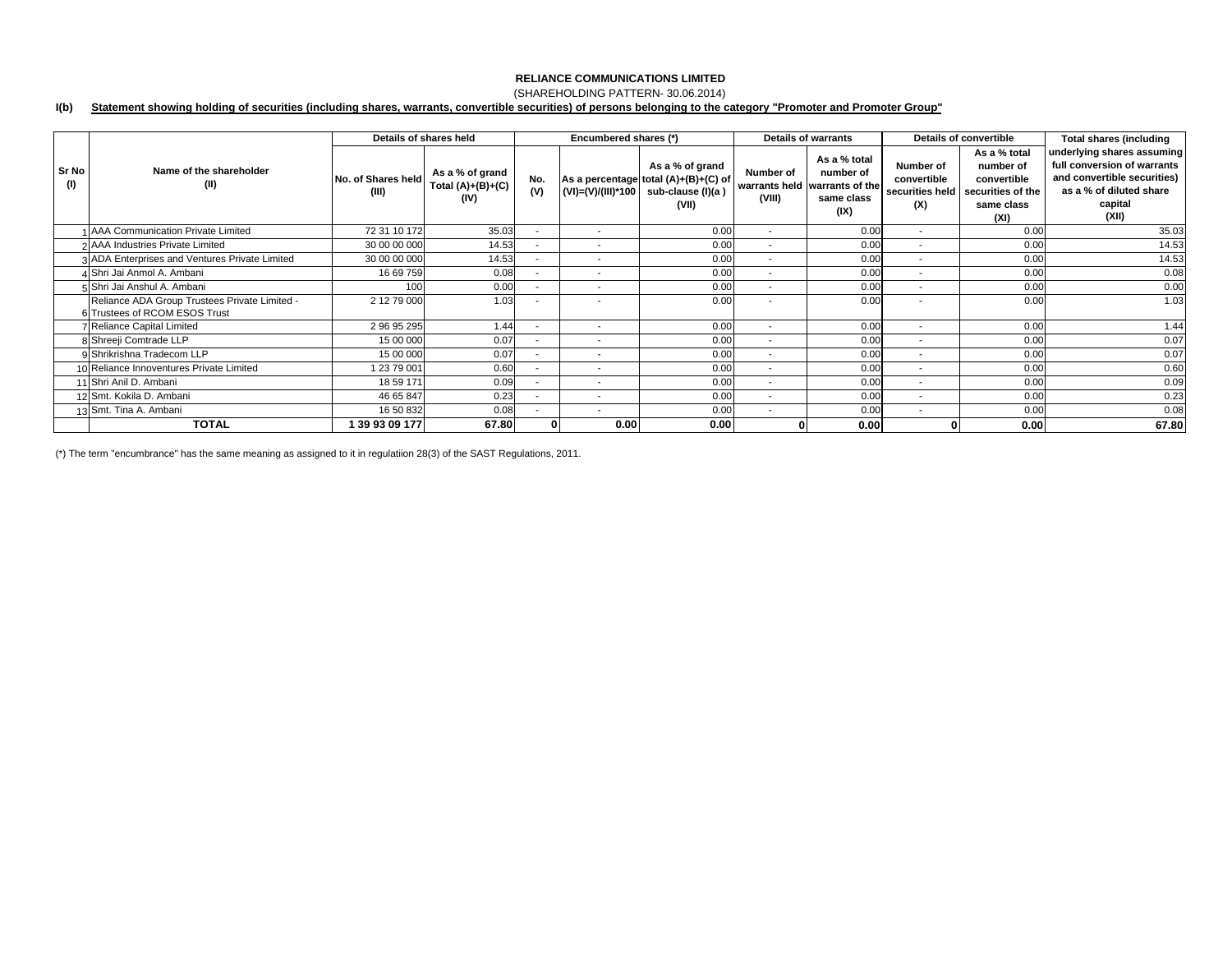(SHAREHOLDING PATTERN - 30.06.2014)

#### **I(c)(i) Statement showing holding of securities (including shares, warrants, convertible securities) of persons belonging to the category "Public" and holding more than 1% of the total number of**

**shares**

|       |                                                  |                      | Shares as a percentage of<br>total number of<br>shares{i.e.,Grand Total<br>$(A)+(B)+(C)$ indicated in<br>statement at para(I)(a)<br>above} | <b>Details of Warrants</b> |                                                            | <b>Details of Convertible securities</b>    |                                                                         |                                                                                                                                                        |  |
|-------|--------------------------------------------------|----------------------|--------------------------------------------------------------------------------------------------------------------------------------------|----------------------------|------------------------------------------------------------|---------------------------------------------|-------------------------------------------------------------------------|--------------------------------------------------------------------------------------------------------------------------------------------------------|--|
| Sr No | Name of the shareholder                          | No of shares<br>held |                                                                                                                                            | Number of<br>warrants held | As a % of total<br>number of warrants<br>of the same class | Number of<br>convertible<br>securities held | % w.r.t. total number of<br>convertible securities of<br>the same class | Total shares (including<br>underlying shares assuming full<br>conversion of warrants and<br>convertible securities) as a % of<br>diluted share capital |  |
|       | 1 Life Insurance Corporation of India            | 164690275            | 7.98                                                                                                                                       |                            |                                                            |                                             |                                                                         | 7.98                                                                                                                                                   |  |
|       | 2 New World Fund Inc                             | 58421096             | 2.83                                                                                                                                       |                            |                                                            |                                             |                                                                         | 2.83                                                                                                                                                   |  |
|       | 3 American Funds Insurance Series New World Fund | 24057631             | 1.17                                                                                                                                       |                            |                                                            |                                             |                                                                         | 1.17                                                                                                                                                   |  |
|       | <b>TOTAL</b>                                     | 247169002            | 11.98                                                                                                                                      |                            |                                                            |                                             |                                                                         | 11.98                                                                                                                                                  |  |

### **I(c)(ii) Statement showing holding of securities (including shares, warrants, convertible securities) of persons (together with PAC) belonging to the category "Public" and holding more than 5% of the total number of shares of the company**

|         |                                                                                    |              | Shares as a percentage of                                                                                      |                       | <b>Details of Warrants</b>                                 |                                             | <b>Details of Convertible securities</b>                                |                                                                                                                                                        |  |
|---------|------------------------------------------------------------------------------------|--------------|----------------------------------------------------------------------------------------------------------------|-----------------------|------------------------------------------------------------|---------------------------------------------|-------------------------------------------------------------------------|--------------------------------------------------------------------------------------------------------------------------------------------------------|--|
| l Sr No | Name(s) of the shareholder(s) and the Persons<br>Acting in Concert (PAC) with them | No of shares | total number of<br>shares{i.e., Grand Total<br>$(A)+(B)+(C)$ indicated in<br>statement at para(I)(a)<br>above} | Number of<br>warrants | As a % of total<br>number of warrants<br>of the same class | Number of<br>convertible<br>securities held | % w.r.t. total number of<br>convertible securities of<br>the same class | Total shares (including<br>underlying shares assuming full<br>conversion of warrants and<br>convertible securities) as a % of<br>diluted share capital |  |
|         | 1 Life Insurance Corporation Of India                                              | 164690275    | 7.98                                                                                                           |                       |                                                            |                                             |                                                                         | 7.98                                                                                                                                                   |  |
|         | <b>TOTAL</b>                                                                       | 164690275    | 7.98                                                                                                           |                       |                                                            |                                             |                                                                         | 7.98                                                                                                                                                   |  |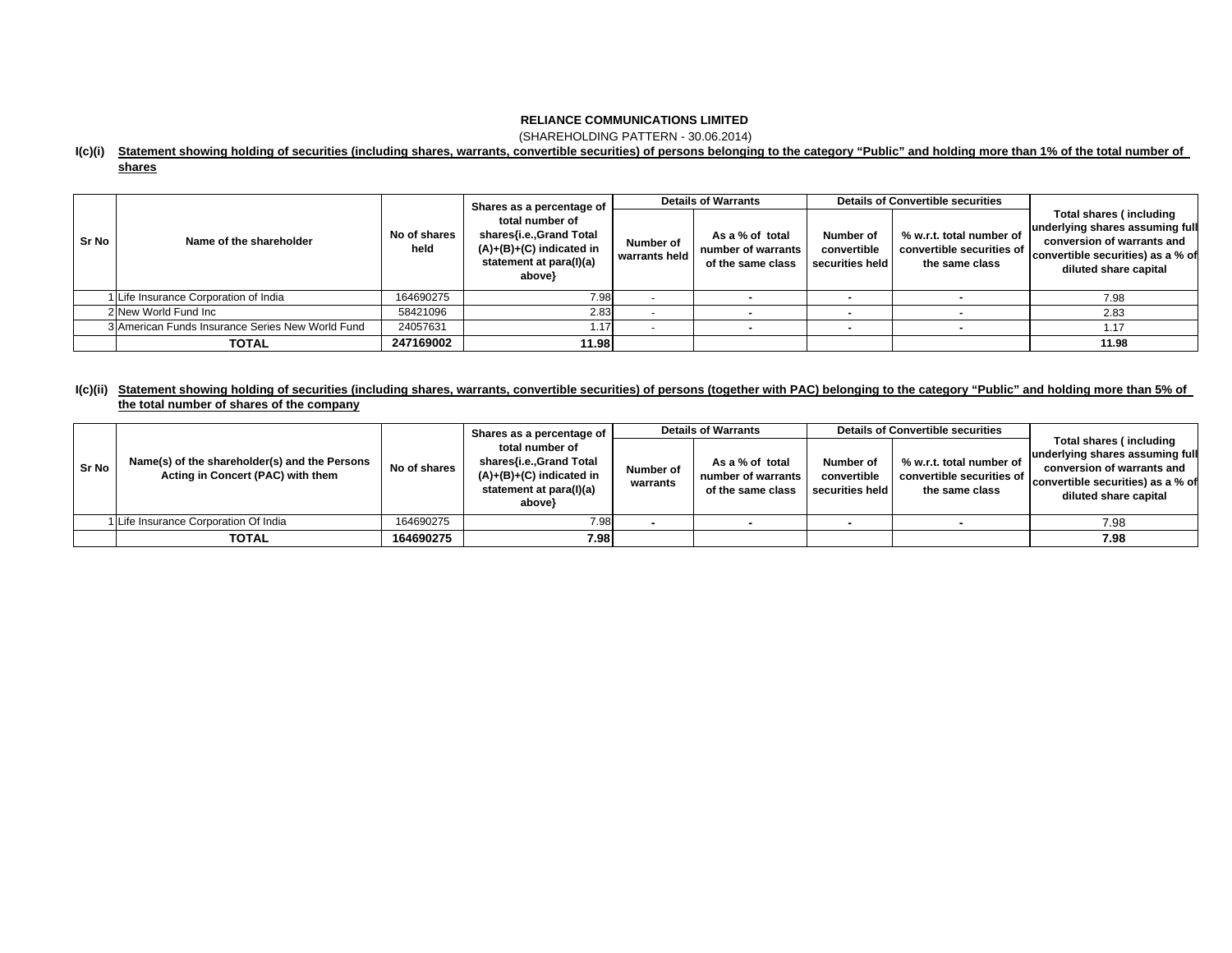(SHAREHOLDING PATTERN - 30.06.2014)

#### **I(d) Statement showing details of locked -in shares**

| Sr No | Name of the shareholder | <b>Category of Shareholders</b><br><b>Promoter Group / Promoter</b><br>/ Public | No of locked-in shares | Locked-in shares as a percentage of<br>total number of shares{i.e.,Grand<br>Total $(A)+(B)+(C)$ indicated in<br>statement at para(I)(a) above} |
|-------|-------------------------|---------------------------------------------------------------------------------|------------------------|------------------------------------------------------------------------------------------------------------------------------------------------|
|       | N/A                     | N/A                                                                             | Nil                    |                                                                                                                                                |
|       | <b>TOTAL</b>            |                                                                                 |                        | 0.00                                                                                                                                           |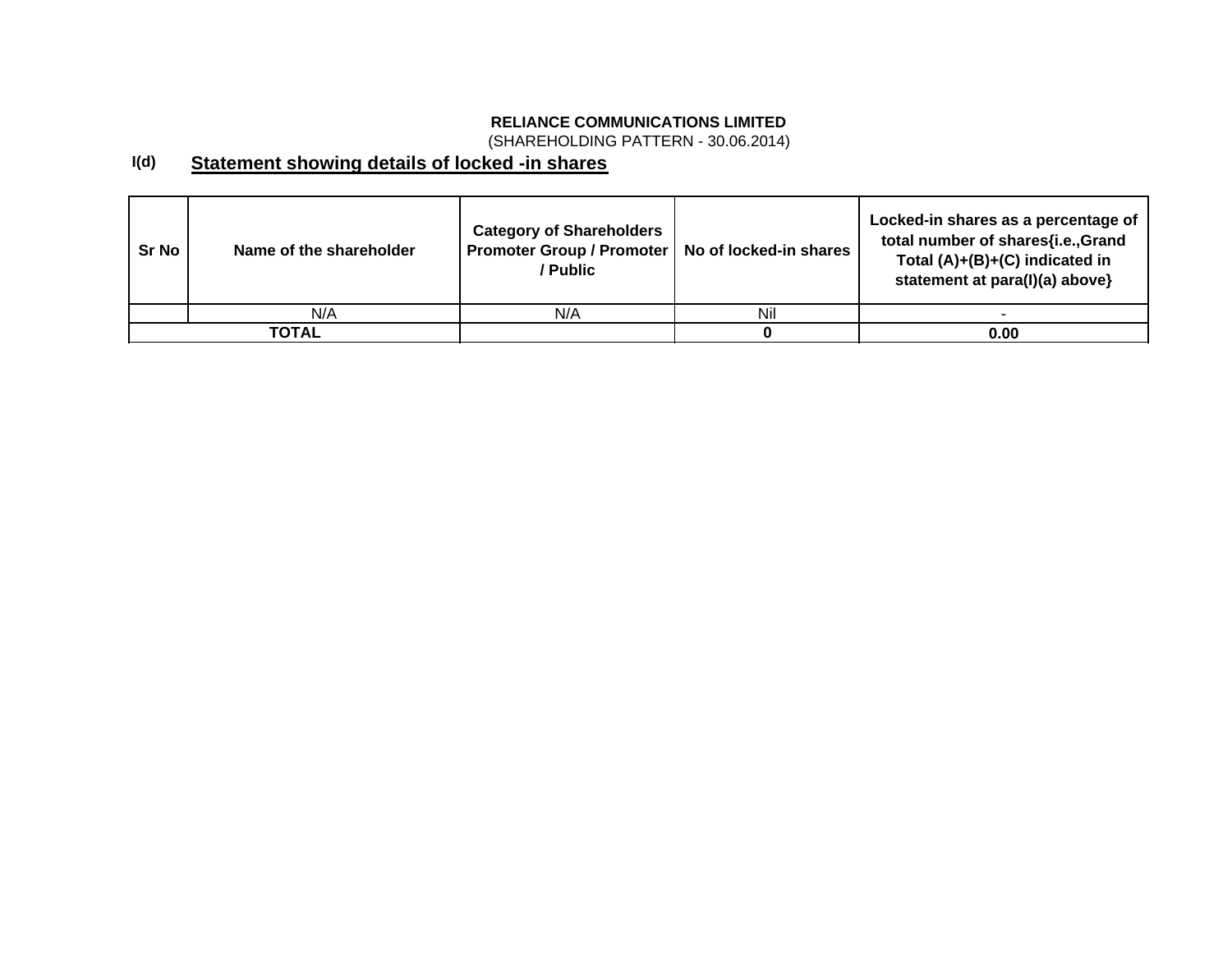(SHAREHOLDING PATTERN - 30.06.2014)

#### **II(a) Statement showing details of Depository Receipts (DRs)**

| Sr No | Type of outstanding DR  <br>  (ADRs,GDRs, SDRs,etc.) | Number of<br>outstanding DRs | No of shares underlying<br>outstanding DRs | <b>Shares underlying outstanding</b><br>DRs as a percentage of total<br>number of shares{i.e.,Grand<br>Total (A)+(B)+(C) indicated in<br>statement at para(I)(a) above} |
|-------|------------------------------------------------------|------------------------------|--------------------------------------------|-------------------------------------------------------------------------------------------------------------------------------------------------------------------------|
|       | GDRs                                                 | 5690452                      | 5690452                                    | 0.28                                                                                                                                                                    |
|       | TOTAL                                                |                              | 5690452                                    | 0.28                                                                                                                                                                    |